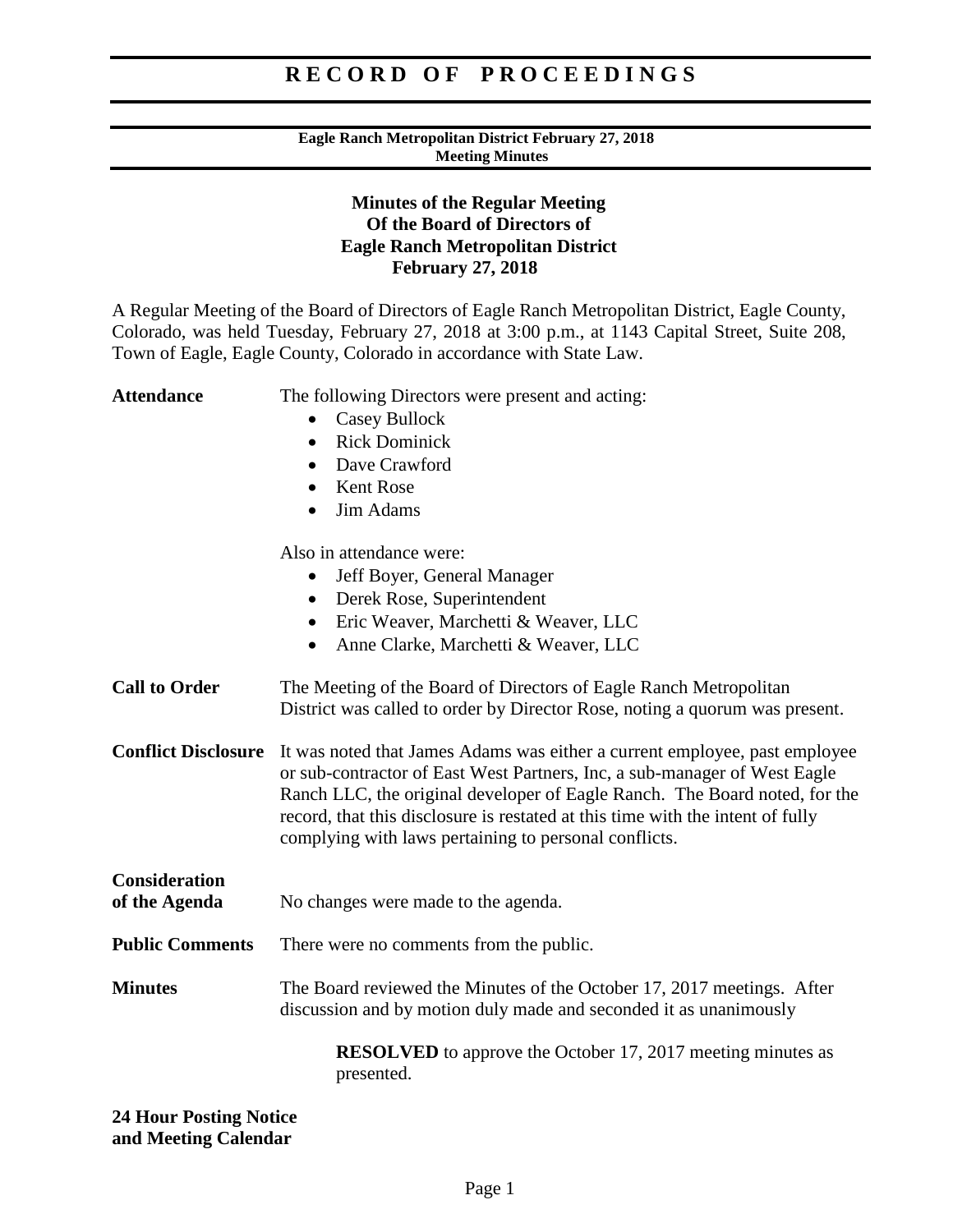#### **Eagle Ranch Metropolitan District February 27, 2018 Meeting Minutes**

|                                          | The Directors reviewed the Posting Notice locations and the proposed meeting<br>schedule for the 2018 regular meetings. By motion duly made and seconded it<br>was unanimously                                                                                                                                                            |
|------------------------------------------|-------------------------------------------------------------------------------------------------------------------------------------------------------------------------------------------------------------------------------------------------------------------------------------------------------------------------------------------|
|                                          | <b>RESOLVED</b> to approve the posting location resolution and the<br>meeting schedule.                                                                                                                                                                                                                                                   |
| <b>2018 Directors</b><br><b>Election</b> | In May of even numbered years the District is required to have a Board<br>member election. Directors Adams, Dominick, and Crawford are up for re-<br>election. Two additional members of the District have submitted self-<br>nominations forms. Mr. Weaver discussed the anticipated expenses of<br>conducting a polling place election. |
| <b>Manager Report</b>                    | Mr. Boyer presented the manager's report. The pre-season pass sale ends on<br>February 28 <sup>th</sup> . Merchandise is arriving at the shop and many of the seasonal<br>staff are planning to return to work this summer. The course is targeted to<br>open on March 17 <sup>th</sup> for play.                                         |
| <b>Financial Statements</b>              |                                                                                                                                                                                                                                                                                                                                           |
|                                          | Mr. Weaver presented the preliminary December 31, 2017 financial<br>statements. Revenue and expenses both ended favorably compared to the<br>forecast presented in October. His office is preparing for the upcoming<br>District audit.                                                                                                   |
| <b>Accounts Payable</b>                  | Upon review and by motion duly made and seconded it was unanimously                                                                                                                                                                                                                                                                       |
|                                          | <b>RESOLVED</b> to approve and ratify the accounts payable listing, as<br>presented.                                                                                                                                                                                                                                                      |
| Adjournment                              | There being no further business to come before the Board and upon motion<br>duly made and seconded it was unanimously                                                                                                                                                                                                                     |
|                                          | <b>RESOLVED</b> to adjourn the meeting of the Eagle Ranch Metropolitan<br>District Board of Directors held February 27, 2018.                                                                                                                                                                                                             |
|                                          | Respectfully Submitted,                                                                                                                                                                                                                                                                                                                   |
|                                          | Anne D Clarke                                                                                                                                                                                                                                                                                                                             |

Secretary to the Meeting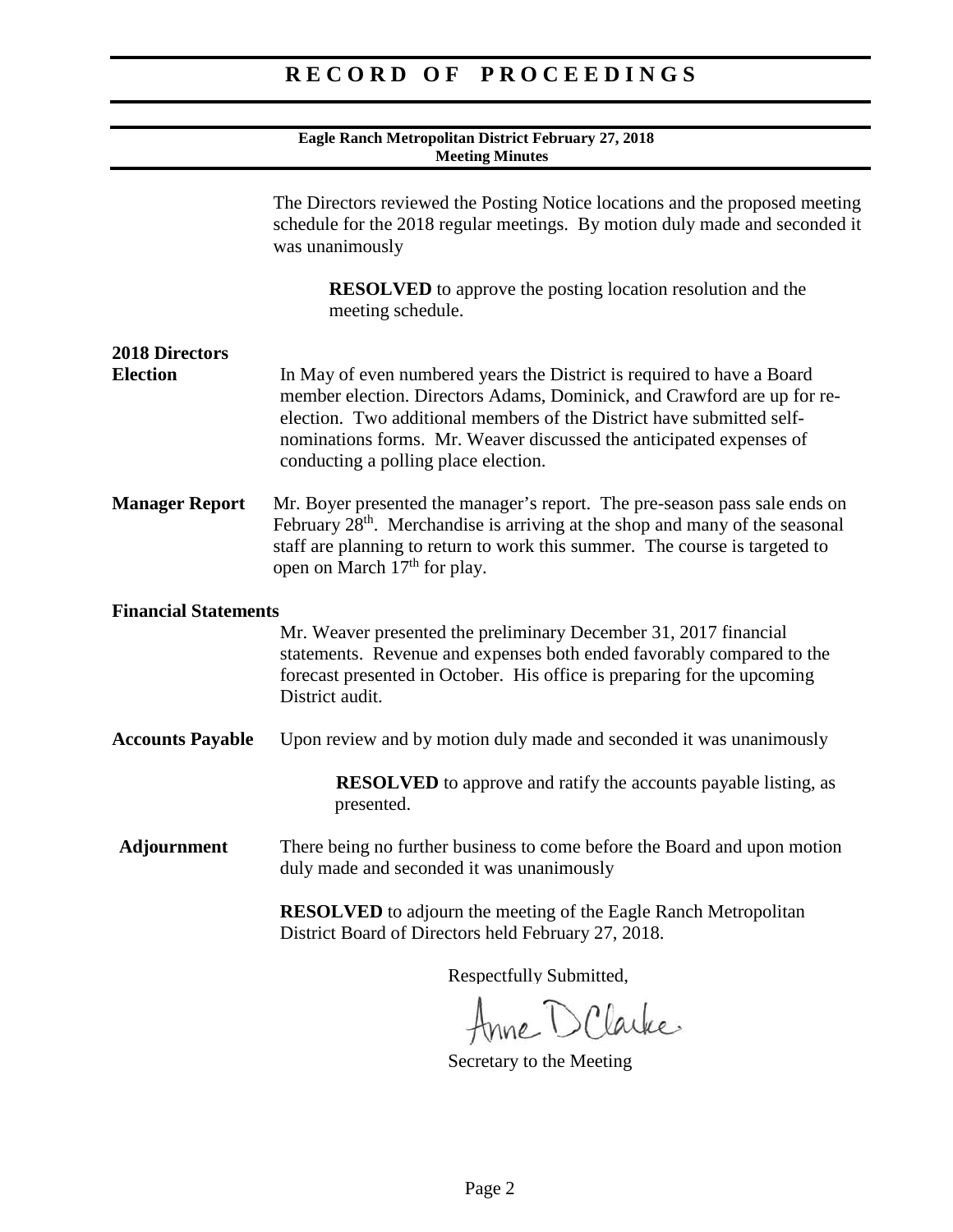#### **Eagle Ranch Metropolitan District May 22, 2018 Meeting Minutes**

## **Minutes of the Special Meeting Of the Board of Directors of Eagle Ranch Metropolitan District May 22, 2018**

A Special Meeting of the Board of Directors of Eagle Ranch Metropolitan District, Eagle County, Colorado, was held Tuesday, May 22, 2018 at 3:00 p.m., at 1143 Capital Street, Suite 208, Town of Eagle, Eagle County, Colorado in accordance with State Law.

| <b>Attendance</b>          | The following Directors were present and acting:                                                                                                                                                                                                                                                                                                                                 |
|----------------------------|----------------------------------------------------------------------------------------------------------------------------------------------------------------------------------------------------------------------------------------------------------------------------------------------------------------------------------------------------------------------------------|
|                            | <b>Casey Bullock</b>                                                                                                                                                                                                                                                                                                                                                             |
|                            | <b>Rick Dominick</b><br>$\bullet$                                                                                                                                                                                                                                                                                                                                                |
|                            | Dave Crawford<br>$\bullet$                                                                                                                                                                                                                                                                                                                                                       |
|                            | <b>Kent Rose</b><br>$\bullet$                                                                                                                                                                                                                                                                                                                                                    |
|                            | Jim Adams                                                                                                                                                                                                                                                                                                                                                                        |
|                            | Also in attendance were:                                                                                                                                                                                                                                                                                                                                                         |
|                            | Jeff Boyer, General Manager                                                                                                                                                                                                                                                                                                                                                      |
|                            | Derek Rose, Superintendent<br>$\bullet$                                                                                                                                                                                                                                                                                                                                          |
|                            | Eric Weaver, Marchetti & Weaver, LLC<br>$\bullet$                                                                                                                                                                                                                                                                                                                                |
|                            | Anne Clarke, Marchetti & Weaver, LLC<br>$\bullet$                                                                                                                                                                                                                                                                                                                                |
| <b>Call to Order</b>       | The Meeting of the Board of Directors of Eagle Ranch Metropolitan<br>District was called to order by Director Rose, noting a quorum was present.                                                                                                                                                                                                                                 |
| <b>Conflict Disclosure</b> | It was noted that James Adams was either a current employee, past employee<br>or sub-contractor of East West Partners, Inc, a sub-manager of West Eagle<br>Ranch LLC, the original developer of Eagle Ranch. The Board noted, for the<br>record, that this disclosure is restated at this time with the intent of fully<br>complying with laws pertaining to personal conflicts. |
| <b>Consideration</b>       |                                                                                                                                                                                                                                                                                                                                                                                  |
| of the Agenda              | No changes were made to the agenda.                                                                                                                                                                                                                                                                                                                                              |
| <b>Public Comments</b>     | There were no comments from the public.                                                                                                                                                                                                                                                                                                                                          |
| <b>Minutes</b>             | The Board reviewed the minutes of the February 27, 2018 meeting. After<br>discussion and by motion duly made and seconded it as unanimously                                                                                                                                                                                                                                      |
|                            | <b>RESOLVED</b> to approve the February 27, 2018 meeting minutes as<br>presented.                                                                                                                                                                                                                                                                                                |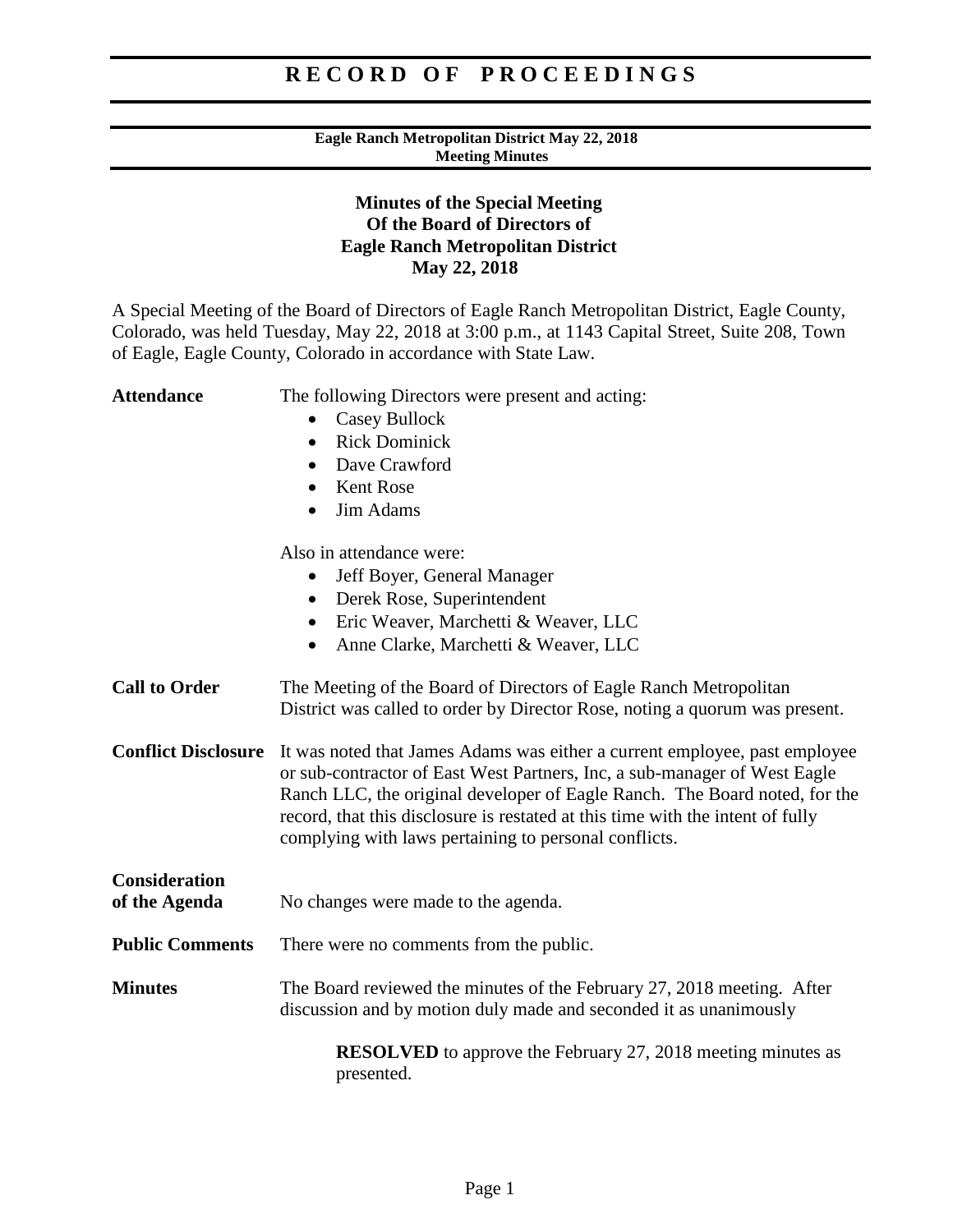| Eagle Ranch Metropolitan District May 22, 2018<br><b>Meeting Minutes</b> |                                                                                                                                                                                                                                                                                                                                                                                                                                                                                                                          |  |
|--------------------------------------------------------------------------|--------------------------------------------------------------------------------------------------------------------------------------------------------------------------------------------------------------------------------------------------------------------------------------------------------------------------------------------------------------------------------------------------------------------------------------------------------------------------------------------------------------------------|--|
| <b>Oaths of Office</b>                                                   | The Oaths of Office were administered to Jim Adams, Rick Dominick, and<br>Dave Crawford.                                                                                                                                                                                                                                                                                                                                                                                                                                 |  |
|                                                                          | <b>Election of Officers</b> By motion duly made and seconded, it was unanimously                                                                                                                                                                                                                                                                                                                                                                                                                                         |  |
|                                                                          | <b>RESOLVED</b> to appoint Director Rose as President, Director Adams<br>as Treasurer, Director Dominick as Secretary, and Directors Bullock<br>and Crawford as Vice President/Assistant Secretary/Treasurer.                                                                                                                                                                                                                                                                                                            |  |
| <b>District Community</b><br>Outreach                                    | The Directors discussed methods to communicate with property owners of the<br>District. Mr. Weaver and Director Crawford described websites that their<br>clients utilize to allow meeting schedules, minutes, and other important<br>documents to be accessible to the public. Ms. Clarke will buy the domain<br>name eagleranchmetro.org and build a simple website to hold this<br>information.                                                                                                                       |  |
| <b>CORA Resolution</b>                                                   | The District adopted a policy related to the Colorado Open Records Act in<br>2014. The statute recently changed so a revised Resolution was included in<br>the packet for review. Upon motion duly made and seconded it was<br>unanimously                                                                                                                                                                                                                                                                               |  |
|                                                                          | <b>RESOLVED</b> to approve and adopt the Resolution designating the<br>official custodian of records and adopting a policy on responding to<br>open records requests, as presented.                                                                                                                                                                                                                                                                                                                                      |  |
| <b>Other Business</b>                                                    | A broker has contacted Mr. Boyer regarding the installation of a cell phone<br>tower at the golf course. The Directors were interested in the project and<br>requested Mr. Boyer to get more information and contract terms from the<br>broker. Mr. Weaver indicated that the District's general counsel reviews these<br>contracts often, so Mr. Boyer should contact Mr. Greher as well.                                                                                                                               |  |
| <b>Manager Report</b>                                                    | Mr. Boyer presented the manager's report. Pass sales were strong. Impacts<br>from the extended value pass dates will be known in a few weeks. The Vail<br>Golf Course is struggling with their green conditions, which might become a<br>favorable situation for Eagle Ranch. The Junior Golf Tournament has already<br>been relocated to Eagle Ranch for June 5 <sup>th</sup> . The maintenance crew attended the<br>trade show and took several good classes regarding drainage maintenance and<br>water efficiencies. |  |
| Audit                                                                    | Mr. Weaver presented the 2017 audit report, noting that the District had<br>again received an unqualified or "clean" opinion. Upon a motion duly made<br>and seconded it was unanimously                                                                                                                                                                                                                                                                                                                                 |  |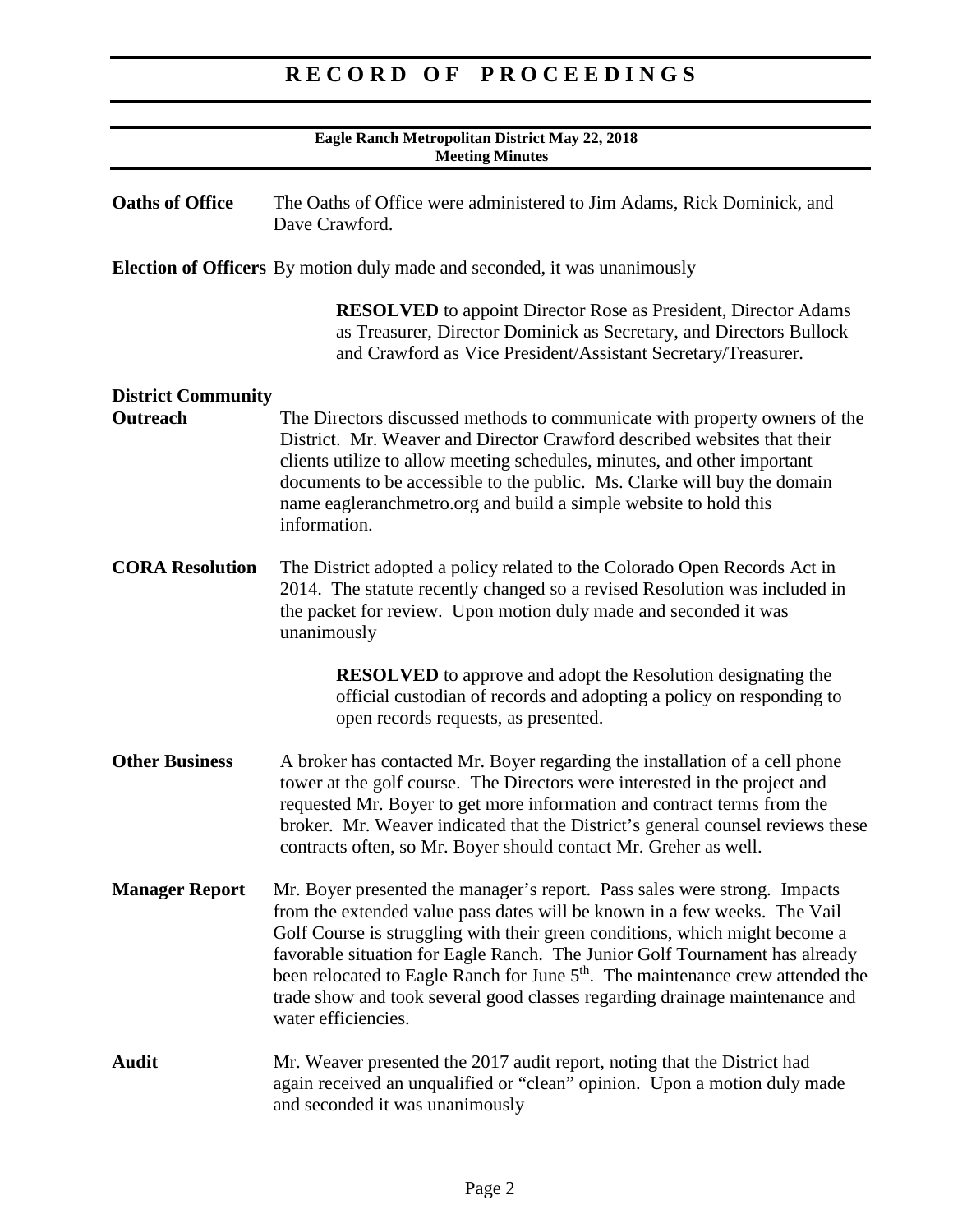### **Eagle Ranch Metropolitan District May 22, 2018 Meeting Minutes**

**RESOLVED** to accept the 2017 audit report.

| <b>Financial Statements</b> |                                                                                                                                                                                                                                      |
|-----------------------------|--------------------------------------------------------------------------------------------------------------------------------------------------------------------------------------------------------------------------------------|
|                             | Mr. Weaver presented the preliminary April 30, 2018 financial statements.<br>Golf revenues are favorable and expenses are tracking closely to budget. A<br>budgeted gate replacement is going to be approximately \$7,000 favorable. |
| <b>Accounts Payable</b>     | Upon review and by motion duly made and seconded it was unanimously                                                                                                                                                                  |
|                             | <b>RESOLVED</b> to approve and ratify the accounts payable listing, as<br>presented.                                                                                                                                                 |
| <b>Adjournment</b>          | There being no further business to come before the Board and upon motion<br>duly made and seconded it was unanimously                                                                                                                |
|                             | <b>RESOLVED</b> to adjourn the meeting of the Eagle Ranch<br>Metropolitan District Board of Directors held May 22, 2018.                                                                                                             |
|                             | Respectfully Submitted,                                                                                                                                                                                                              |

Anne D Clarke

Secretary to the Meeting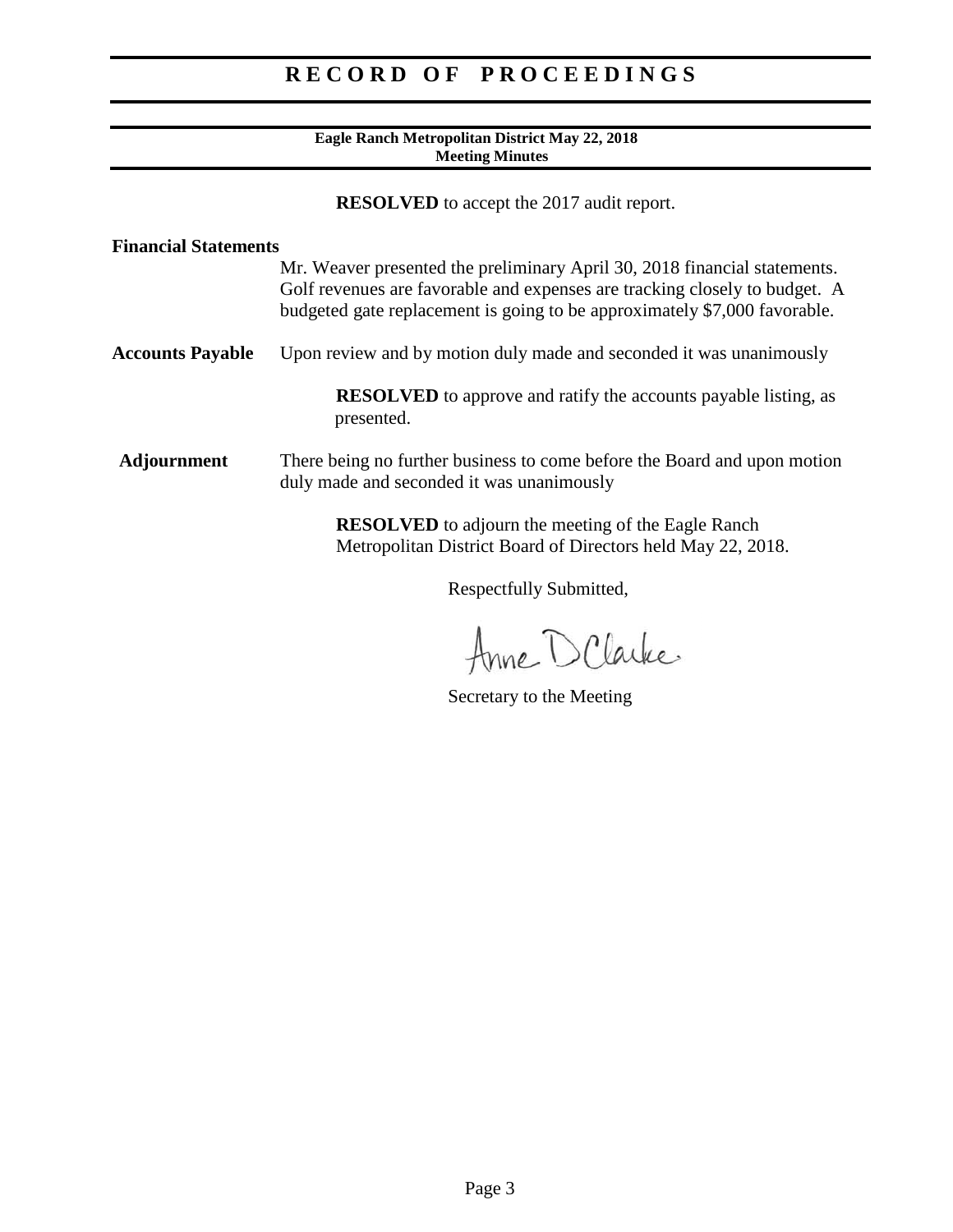#### **Eagle Ranch Metropolitan District October 16, 2018 Meeting Minutes**

## **Minutes of the Regular Meeting Of the Board of Directors of Eagle Ranch Metropolitan District October 16, 2018**

A Regular Meeting of the Board of Directors of Eagle Ranch Metropolitan District, Eagle County, Colorado, was held Tuesday, October 16, 2018 at 3:00 p.m., at 1143 Capital Street, Suite 208, Town of Eagle, Eagle County, Colorado in accordance with State Law.

Attendance The following Directors were present and acting: • Casey Bullock • Rick Dominick • Dave Crawford • Kent Rose • Jim Adams Also in attendance were: • Jeff Boyer, General Manager • Derek Rose, Superintendent • Eric Weaver, Marchetti & Weaver, LLC • Anne Clarke, Marchetti & Weaver, LLC • Tom Allender, property owner • Ralph Wilke, property owner **Call to Order** The Meeting of the Board of Directors of Eagle Ranch Metropolitan District was called to order by Director Rose, noting a quorum was present. **Conflict Disclosure** It was noted that Director Adams was either a current employee, past employee or sub-contractor of East West Partners, Inc, a sub-manager of West Eagle Ranch LLC, the original developer of Eagle Ranch. Director Crawford is also employed by East West Hospitality, Director of Beaver Creek, with Eagle Ranch Association also reporting to him. The Board noted, for the record, that these disclosures are restated at this time with the intent of fully complying with laws pertaining to personal conflicts. **Consideration of the Agenda** No changes were made to the agenda. **Public Comments** There were no comments from the public. **Minutes** The Board reviewed the minutes of the May 22, 2018 meeting. After discussion and by motion duly made and seconded it as unanimously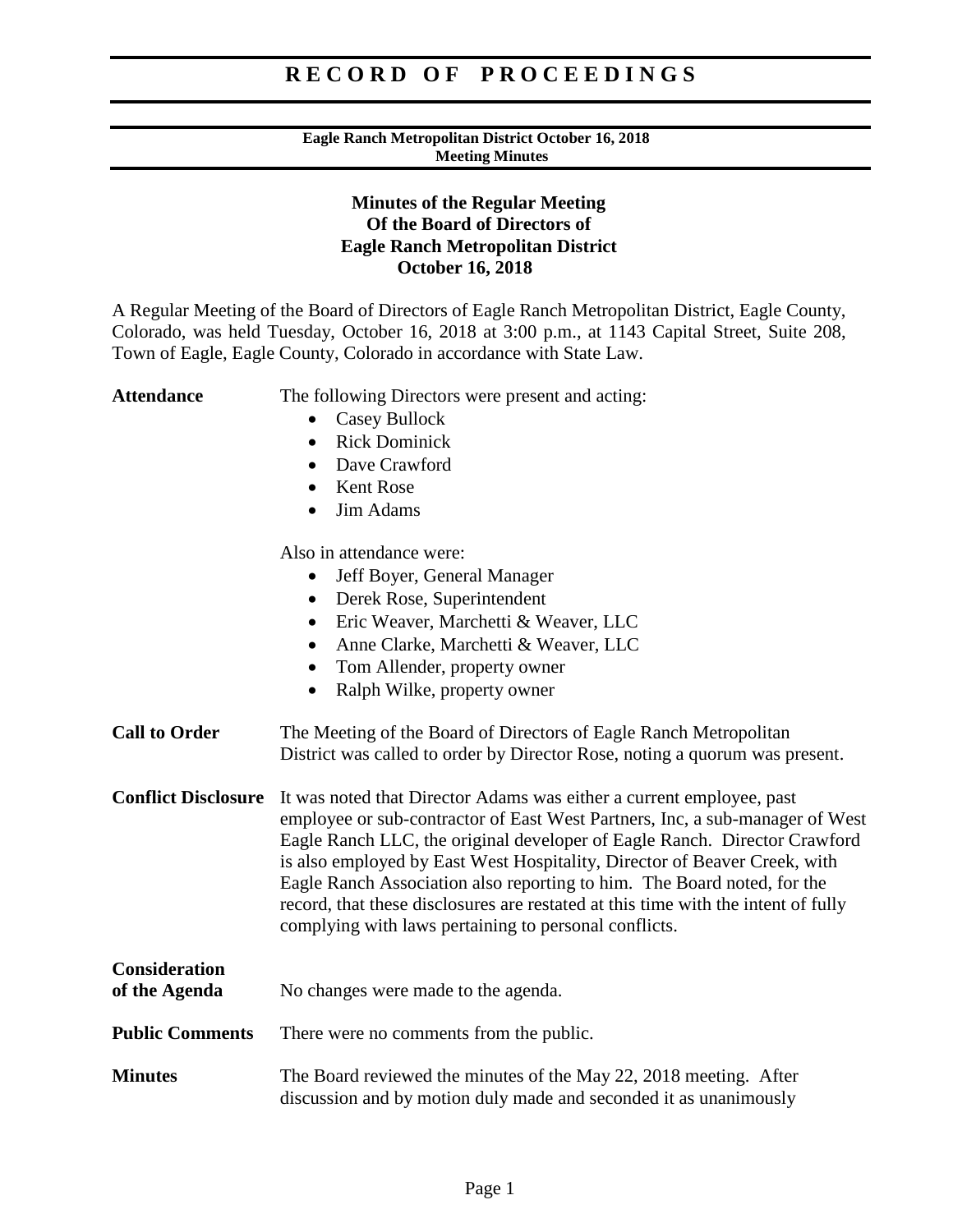#### **Eagle Ranch Metropolitan District October 16, 2018 Meeting Minutes**

**RESOLVED** to approve the May 22, 2018 meeting minutes as presented.

- **Other Business** Mr. Boyer provided an update on the cell phone tower proposal. The Board discussed the site location and tower style selected by the provider. The Board prefers a site closer to the dumpster area and wanted additional information on tower style options.
- **Manager Report** Mr. Boyer presented the manager's report. Seasonal staffing had less turnover compared to prior years. Revenues are strong and expenses are within budget. There is one more year under the cart GPS contract and new systems should be considered before renewal. Trees along the road were discussed. The District has budgeted funds to remove cottonwoods as well as introduce additional species to the grounds.

#### **Financial Statements**

Mr. Weaver presented the preliminary September 30, 2018 financial statements. The District has a strong cash balance and banking interest rates are rising. The Directors discussed the long-range financial plan. A significant irrigation project is anticipated in 2030, estimated at \$5 million. The District is building the reserve fund for this and many other capital replacements.

The Board had requested information on lightning detection systems. Mr. Boyer presented information he had gathered from other golf courses, as well as the District's general counsel. After discussion, it was determined that Mr. Boyer would have the current grounding system at restrooms and shelters inspected. A signage system to keep golfers informed would also be designed. The Board asked that \$40,000 be added to the capital section of the golf budget for the purchase and installation of a lightning detection system.

### **2019 Budget** The 2019 preliminary budget was distributed with the Board packet for review. The public hearing was opened for public comment and upon hearing no public comment the public hearing was closed. After review and upon motion duly made it was unanimously

**RESOLVED** to adopt the 2019 budget with the addition of budgeting for a lightning detection system; to set the operating mill levy at 25.000 mills and the debt service mill levy at 13.000 mills, for a total mill levy of 38.000 mills; and to appropriate funds for spending in 2019, all as documented in the formal budget resolution but subject to minor modifications which may result from the final certification of assessed values.